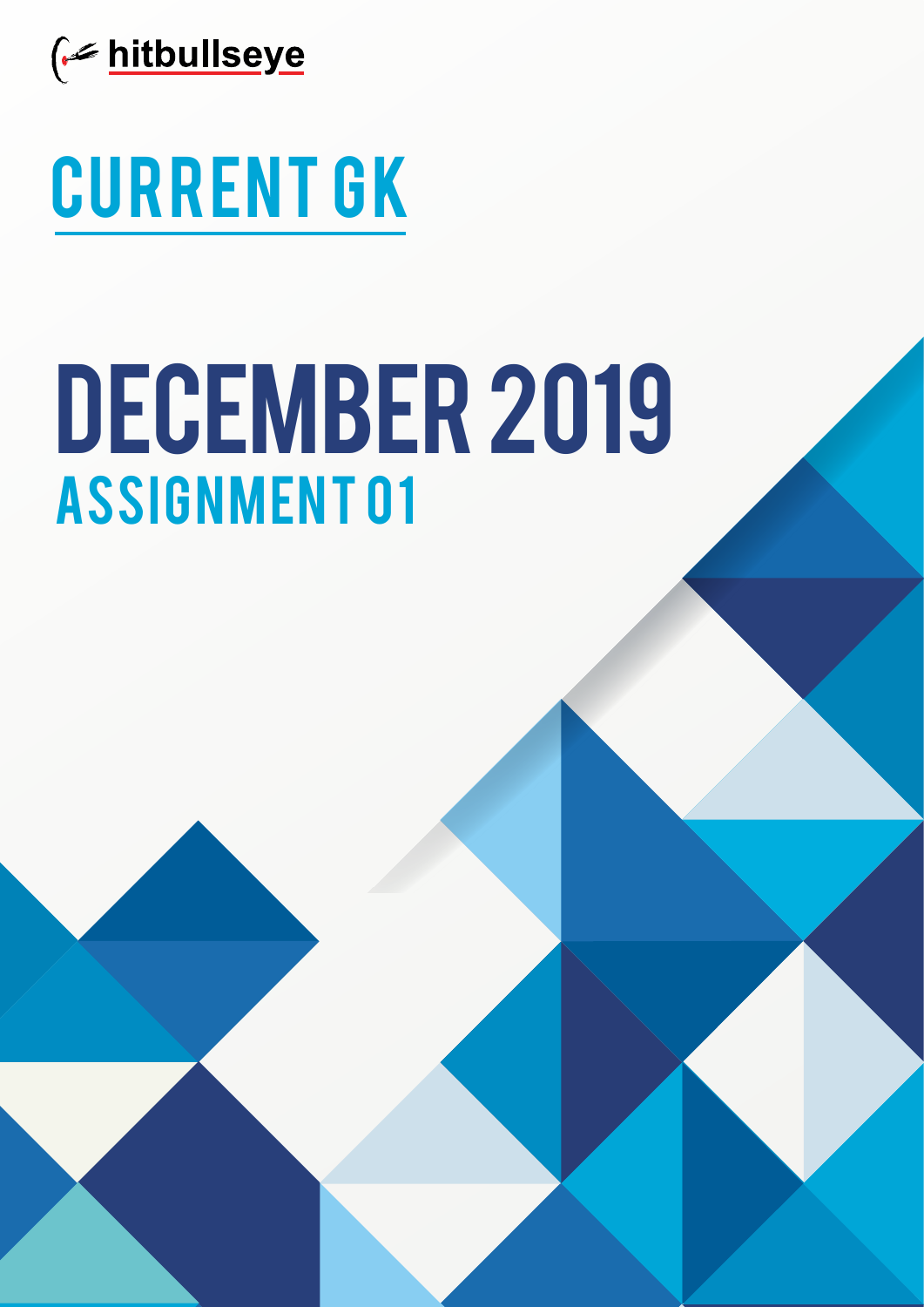<u>fe hitbullseye</u>

#### **MBA Current GK Dec Test 01**

**DIRECTION** *for the question: Mark the best option:*

- **1.** Where was the first "two-plus-two" (2+2) dialogue between India and Japan held ?
	- A) Nagano, Japan B) Mumbai, India C) Tokyo, Japan D) New Delhi, India
- **2.** Exercise MITRA SHAKTI is associated with which countries ?
	- A) India & Nepal B) India & Sri Lanka C) India & Bangladesh D) India & Russia
- **3.** Government has mandated to enroll FASTag for toll payments on national highways, FASTag works under which technology?
	- A) Blue Light Technology (BLT)
	- B) Code Recognition Technology (CRF)
	- C) Radio-frequency identification (RFID)
	- D) Image scanner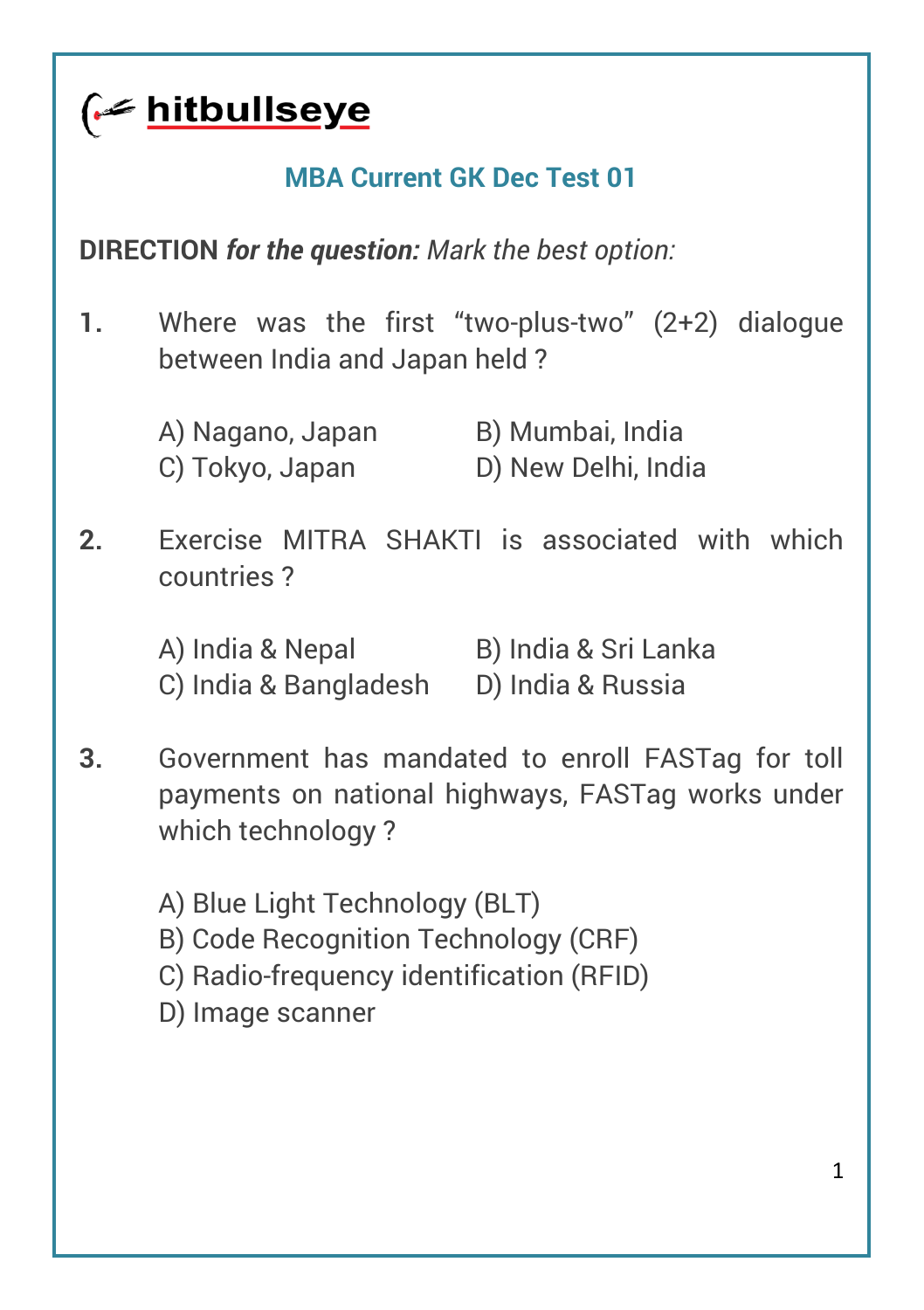### (← hitbullseye

**4.** Name the first country in the world to make Haj 2020 process completely digital ?

A) India B) Pakistan C) BangladeshD) Russia

- **5.** Name the first Arab country that will assume the G20 (Group of 20) presidency ?
	- A) United Arab Emirates
	- B) Sudan
	- C) Saudi Arabia
	- D) Jordan
- **6.** Which armed industry company has appointed Hari Mohan as chairman on December 1, 2019 ?
	- A) Bharat Dynamics Limited (BDL)
	- B) Defence Research and Development Organisation (DRDO)
	- C) Indian Ordnance Factories Service (IOFS)
	- D) Ordnance Factory Board (OFB)
- **7.** Which country's footballer Megan Anna Rapinoe, won the women's Ballon d'Or award for the year 2019 ?
	- C) America D) Russia
	- A) France B) New Zealand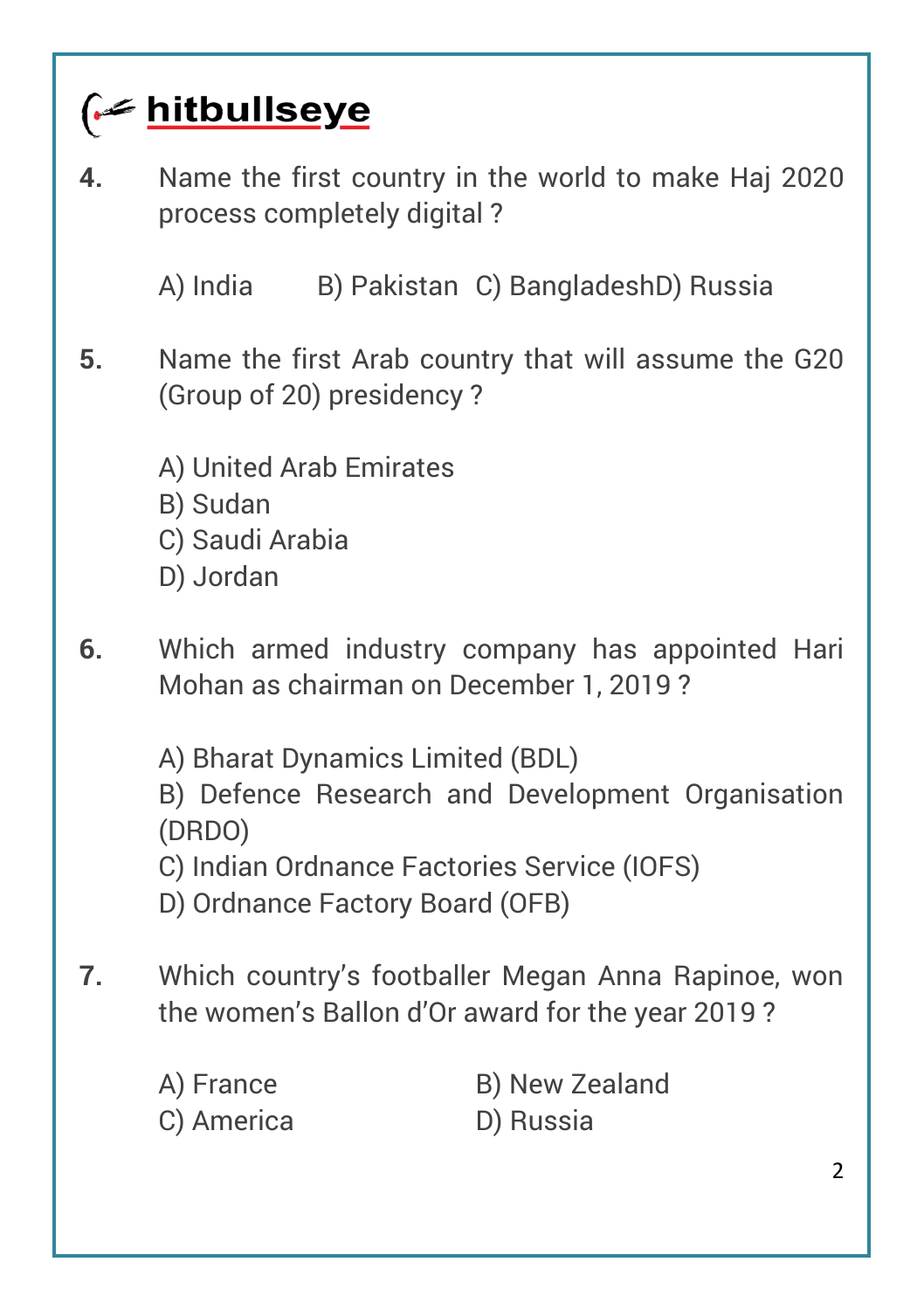

**8.** Name the freedom fighter and former Member of Parliament(MP) who passed away at the age of 101 on November 30, 2019

> A) Laxminarayan Nayak B) Kittur chennamma C) Maruthu Pandiyar D) Pazhassi Raja

**9.** Name the deceased american musician & songwriter , who was best known for popularise Caribbean music with hit songs like Day-O .

A) Alan Arkin B) Erik Darling C) Irving Louis Burgie D) William Attaway

**10.** Who is the author of the book titled "The Legacy of Militancy in Punjab: Long Road to Normalcy"

A) Aravind Adiga and Inderjit Singh Jaijee

B) Inderiit Singh Jaijee and Dona Suri

C) Anita Desai and Dona Suri

D) Jhumpa Lahiri and Dona Suri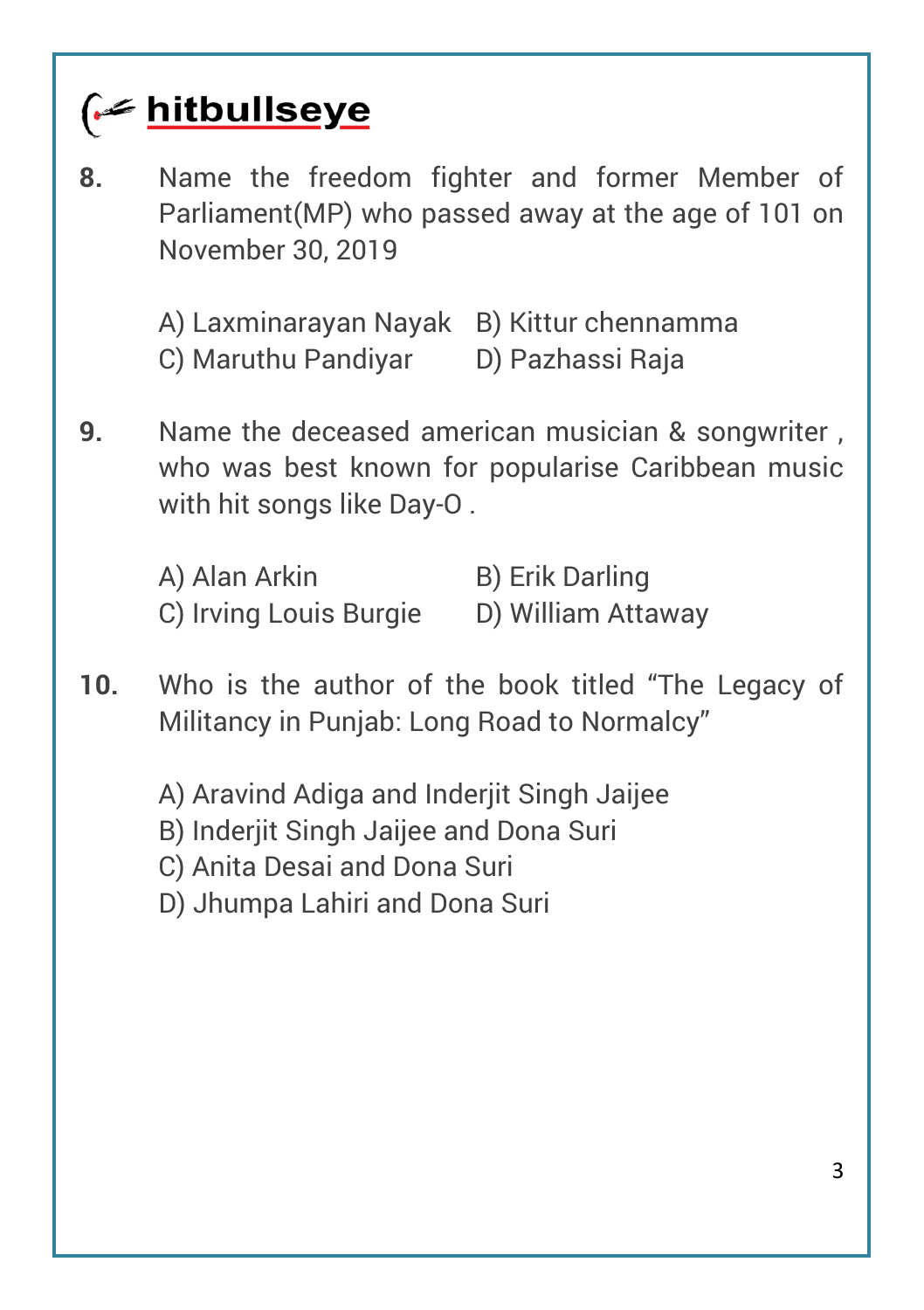### (← hitbullseye

- **11.** What was the theme of the World AIDS (Acquired immunodeficiency syndrome) day that is celebrated on December 1 annually?
	- A) Theme "Hands up for #HIVprevention"
	- B) Theme "Communities make Difference"
	- C) Theme "Know Your Status"
	- D) Theme "Right to health"
- **12.** On which date, International Day for the Abolition of Slavery is observed annually ?

| A) December 2  | B) December 1  |
|----------------|----------------|
| C) November 30 | D) November 29 |

- **13.** India is set to reconstruct 11 heritage sites under Indian National Trust for Art and Cultural Heritage (INTACH) in which of the following country ?
	- A) Bangladesh B) Sri Lanka C) Nepal D) Myanmar
	-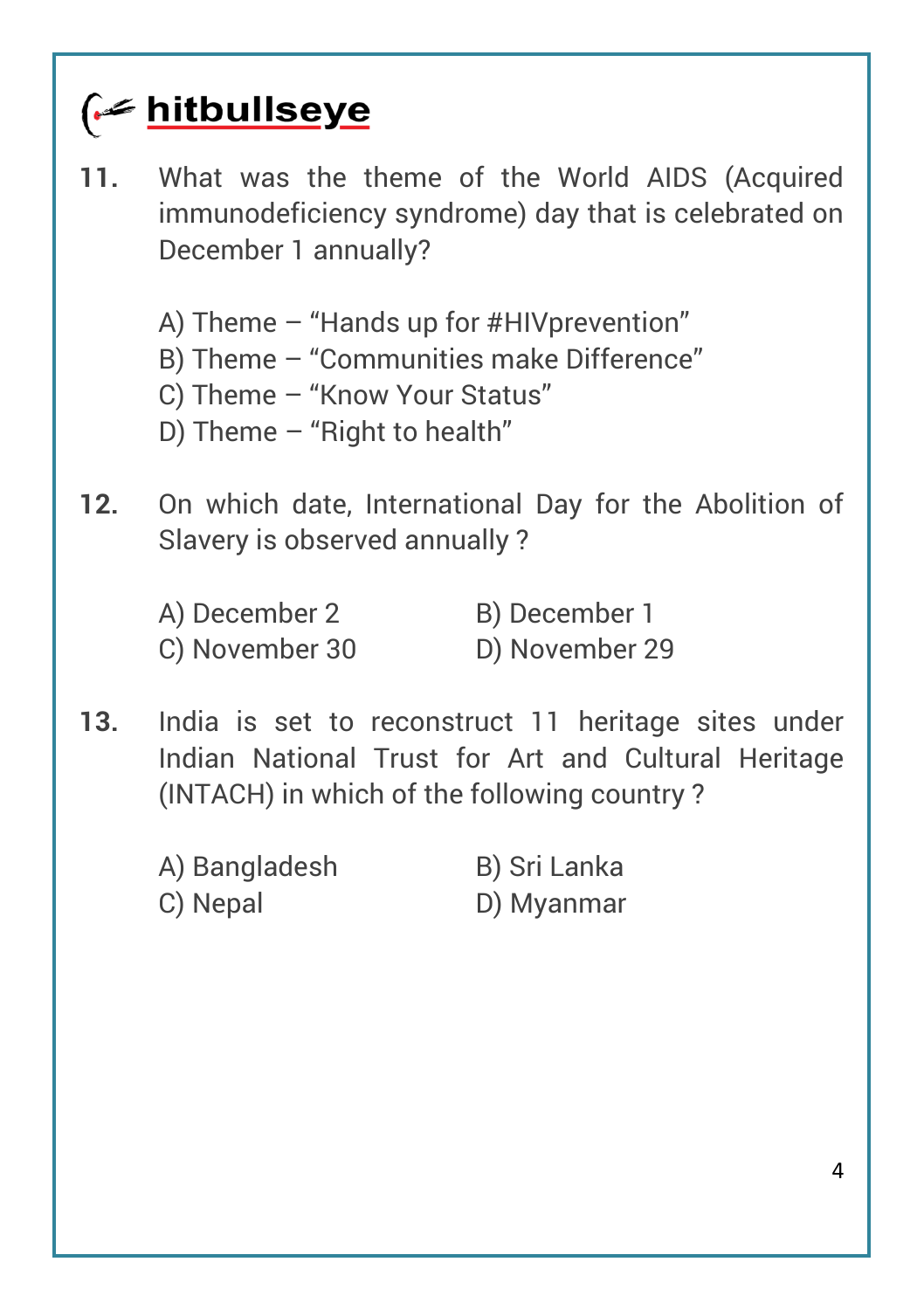

**14**. Which schedule of the Constitution states that tribal areas of Assam, Meghalaya, Mizoram and Tripura will not be affected with the Citizenship Amendment Act 2019 ?

A) Fourth B) Second C) Sixth D) Fifth

**15.** Where will the 36th International Geological Congress (IGC) with the theme 'Geosciences: The Basic Science for Sustainable Development' held ?

> A) Tokyo, Japan B) Beijing, China

- C) Washington D.C., United States
- D) New Delhi, India
- **16.** \_\_\_\_\_\_\_ edition of the Economic Census, first digital census was launched in New Delhi recently .

A) 5th B) 6th C) 7th D) 8th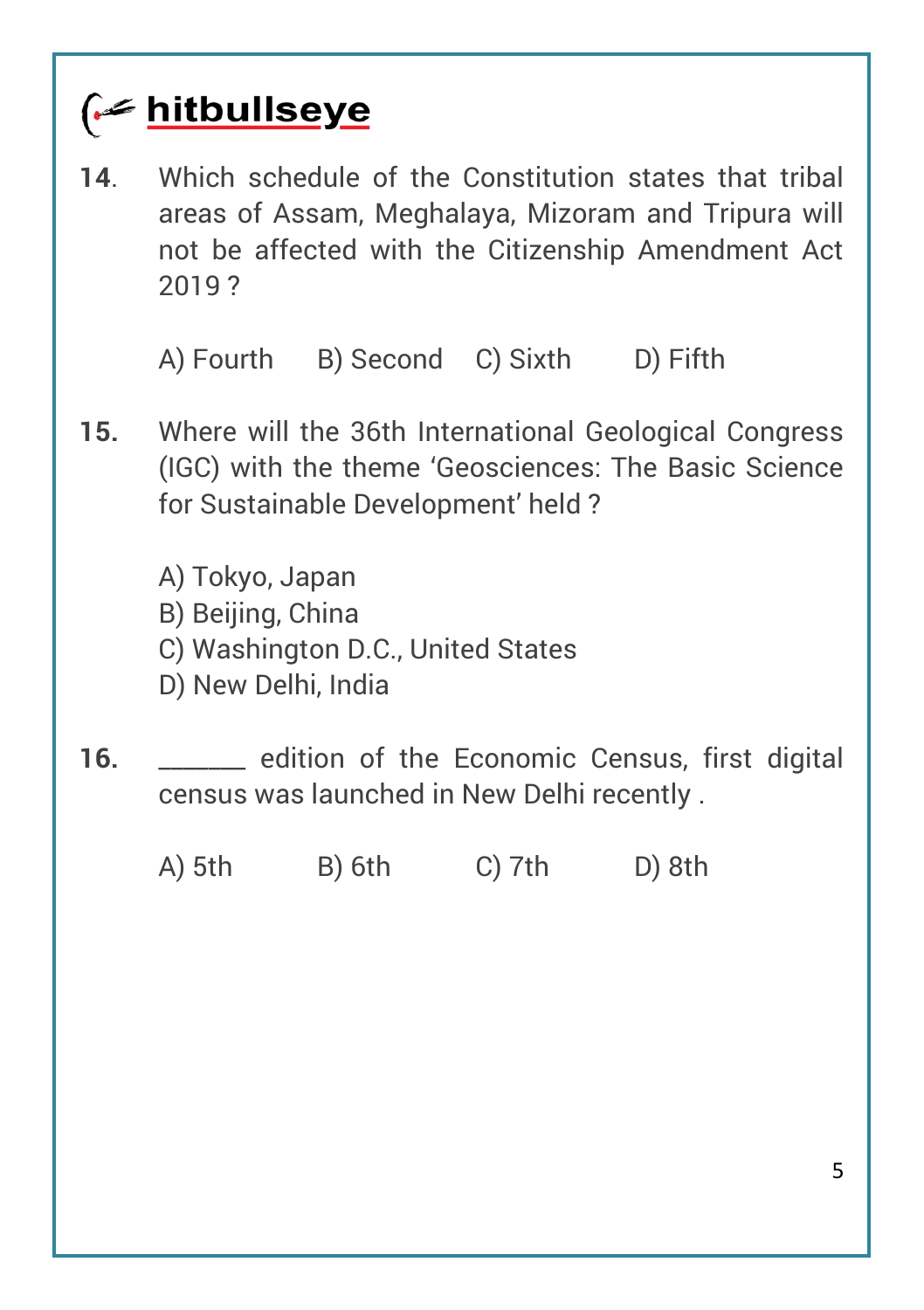| 17. | Which country has designated India's Indigenously<br>developed satellite navigation system "NAVIC<br>(NAVigation with Indian Constellation)" as allied<br>navigational satellite system? |                                     |  |  |
|-----|------------------------------------------------------------------------------------------------------------------------------------------------------------------------------------------|-------------------------------------|--|--|
|     | A) Russia<br>C) Japan                                                                                                                                                                    | <b>B) United States</b><br>D) China |  |  |
| 18. | By, how much percent India has reduced emission<br>intensity of its GDP (gross domestic product)?                                                                                        |                                     |  |  |
|     | A) 33% B) 30% C) 15% D) 21%                                                                                                                                                              |                                     |  |  |
| 19. | Name the Indian minister, who addressed the BASIC<br>Ministerial Joint Statement in Madrid, Spain?                                                                                       |                                     |  |  |
|     | A) Piyush Goyal B) Prakash Javadekar<br>C) Ram Vilas Paswan                                                                                                                              | D) Rajnath Singh                    |  |  |
| 20. | Name the 1st Indian corporate firm, that was awarded<br>with UN award in 'climate neutral now' category for its<br>carbon neutral programme.                                             |                                     |  |  |
|     | A) Reliance Industries Limited<br><b>B) Tech Mahindra</b><br>C) Tata Consultancy Services<br>D) Infosys                                                                                  |                                     |  |  |
|     |                                                                                                                                                                                          | 6                                   |  |  |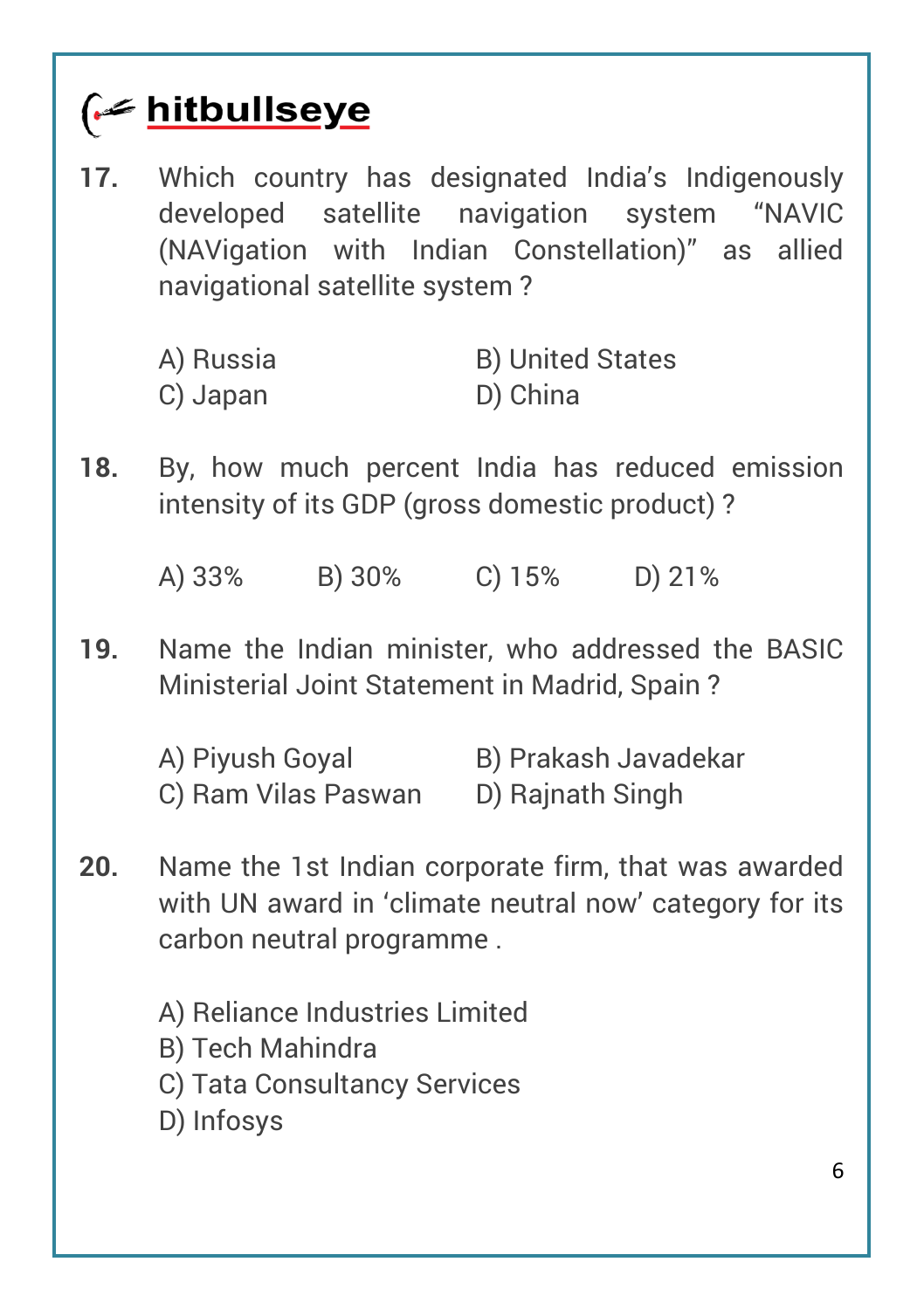

**21.** Which organization has planned to set up a dedicated "Green Window" to serve the unserved segments of renewable energy sector ?

A) Institute for Energy Studies (IES)

B) Indian Wind Turbine Manufacturers Association (IWTMA)

C) Indian Renewable Energy Development Agency (IREDA)

D) National Institute of Wind Energy (NIWE)

- **22.** Which organization has released the report titled "Birth Registration for Every Child by 2030: Are we on track?
	- A) United Nations Children's Fund (UNICEF)
	- B) United Nation (UN)
	- C) Save the Children

D) United Nations Educational, Scientific and Cultural Organization (UNESCO)

**23.** Name the Made in India, fast interceptor vessel that was gifted by India to Maldives on December 4, 2019 to enhance it's maritime security.

| A) COUACH    | B) RANI ABBAKKA |
|--------------|-----------------|
| C) KAAMIYAAB | D) RAJSHREE     |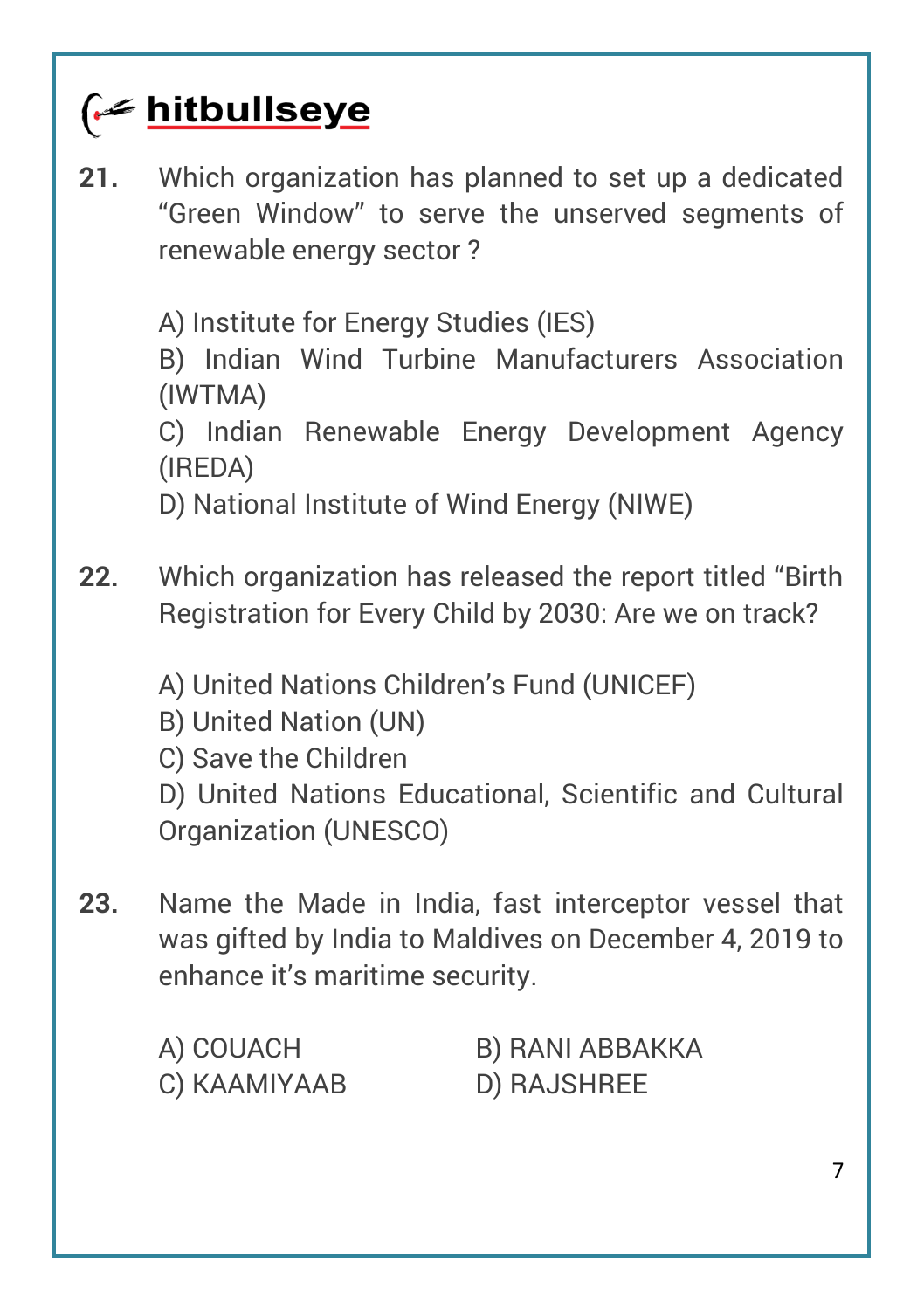### **G** hitbullseye

**24.** What is the rank of India in the Corruption Perception index 2019 ?

A) 82 B) 75 C) 80 D) 78

- **25.** Name the Indian actress, who received the 26th Annual Crystal Awards for the year 2020 by World Economic Forum (WEF) for her leadership in raising mental health awareness .
	-
	- C) Priyanka Chopra D) Aishwarya Rai
	- A) Alia Bhatt B) Deepika Padukone
		-